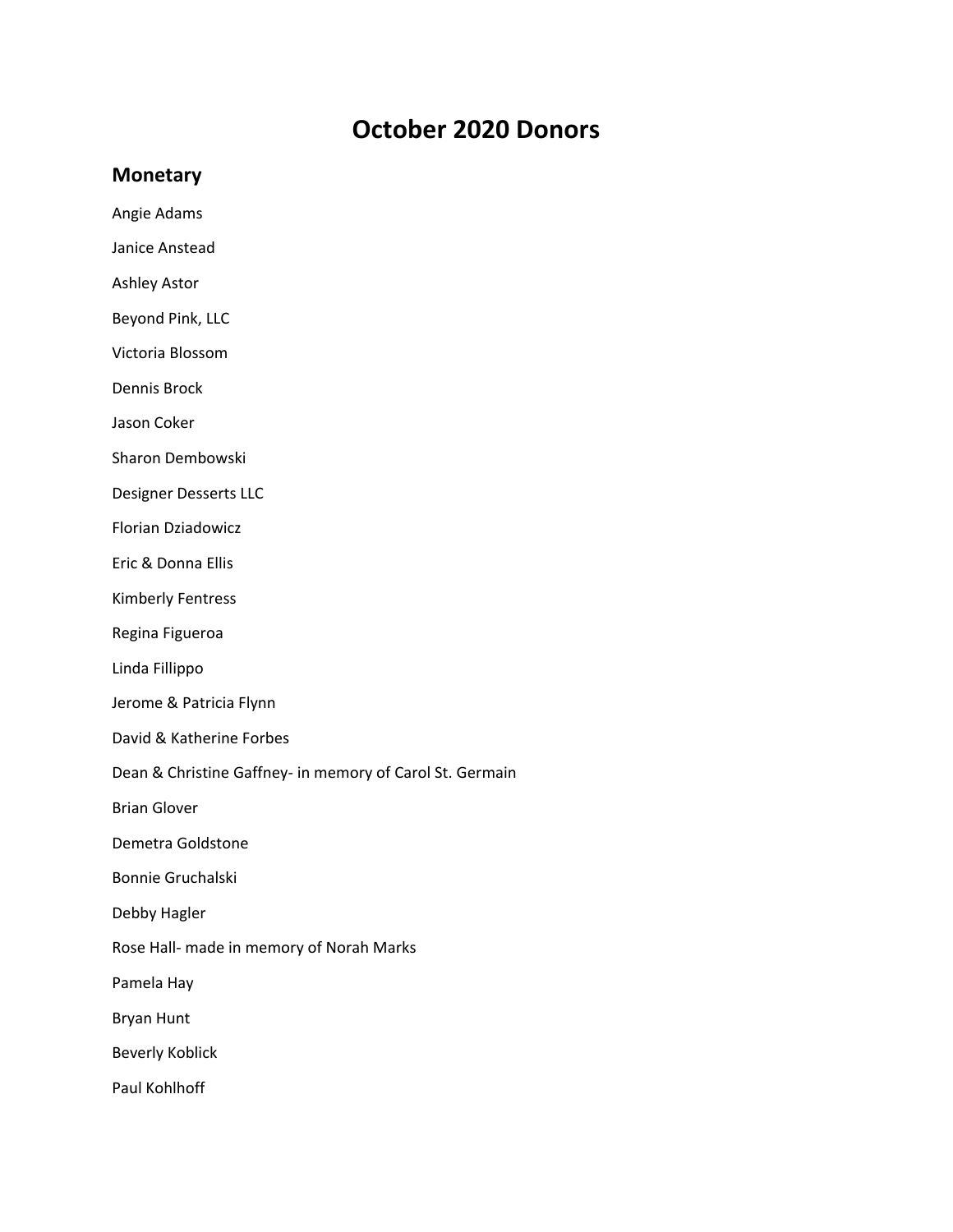James Korienek Allison Kroft Jennifer Kulak Jerry & Diane Land Steven & Diana Langer Timothy Lozny Philip Marks Ruth Merkner Erica & Kent Moore William Murray Frances Omeara Tracey Onohan Albert & Susan Peloso‐ in memory of Betsy Vannettie Porter County Community Foundation Thomas Provenzano John & Pam Randolph Jonathan Ray Lisa Reick Kimberly Rickard James Roberts Audrey Rodriguez Elena Ruane Jackie Sabol Dennis Slivka Kenneth & Pamela Snow Rita Stanfield Cassidy & Jeff Stewart Jacki Stutzman Kenard & Sharon Taylor – in honor of Ken Taylor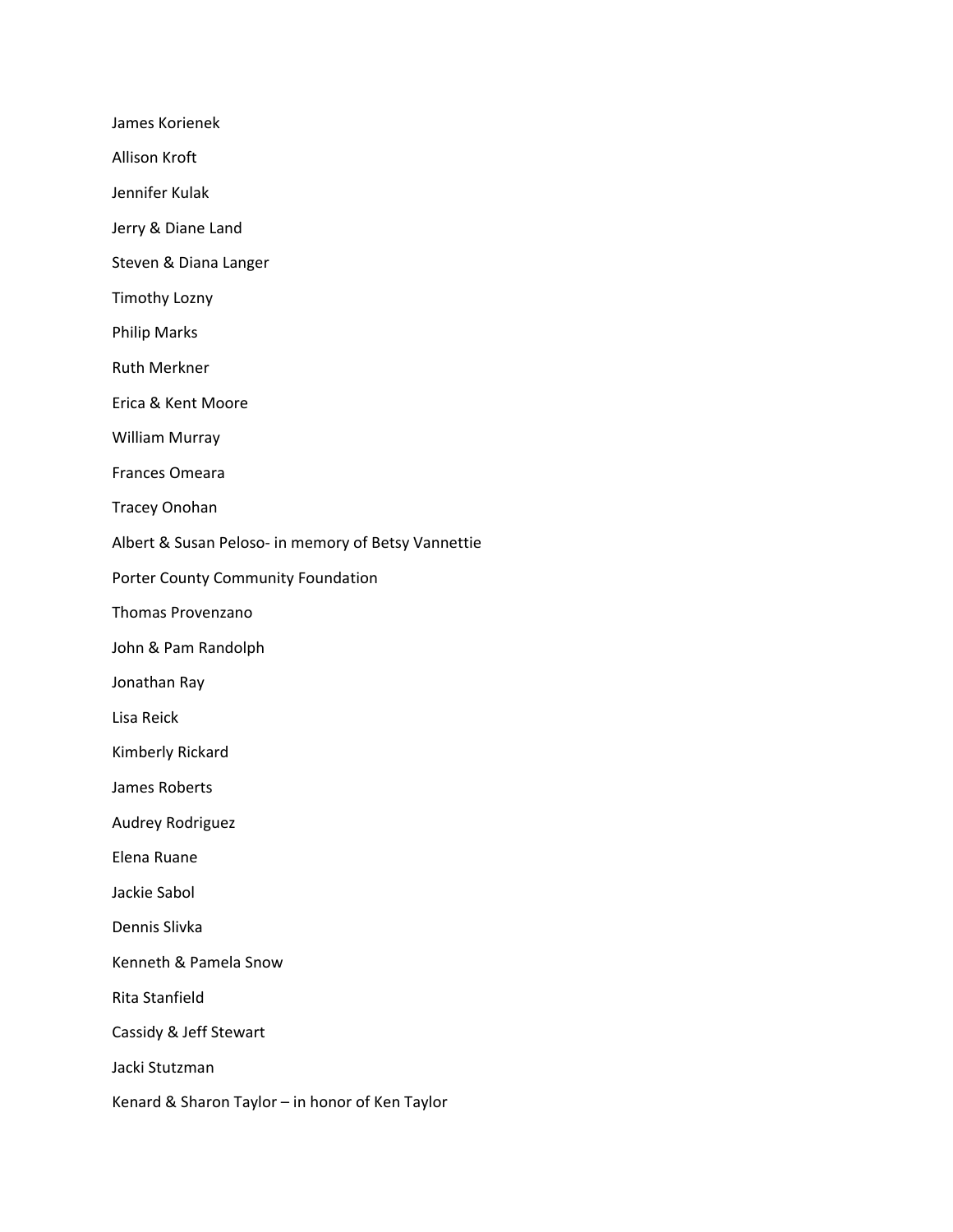Tech Credit Union Kimberly Torres Alex Vargas Vasana Health Nancy Walsh‐ in memory of Misty Cindy Weiss Katherine Wells Brad & Carmen Werner Matthew White Trenton Williams Wong & Smolnicky

## **In Kind**

- Warrenda Ainsworth
- Amanda Carr
- Derek Brust
- Benjamin Cirino
- Bruce & Joker Cirino
- Dena Coffman
- Designer Desserts
- The Foster Family
- Linda Fillippo
- Karen Gacsala
- Brandi Gebert
- Linda Gora
- Carolyn Kamp
- Erin Kinzer